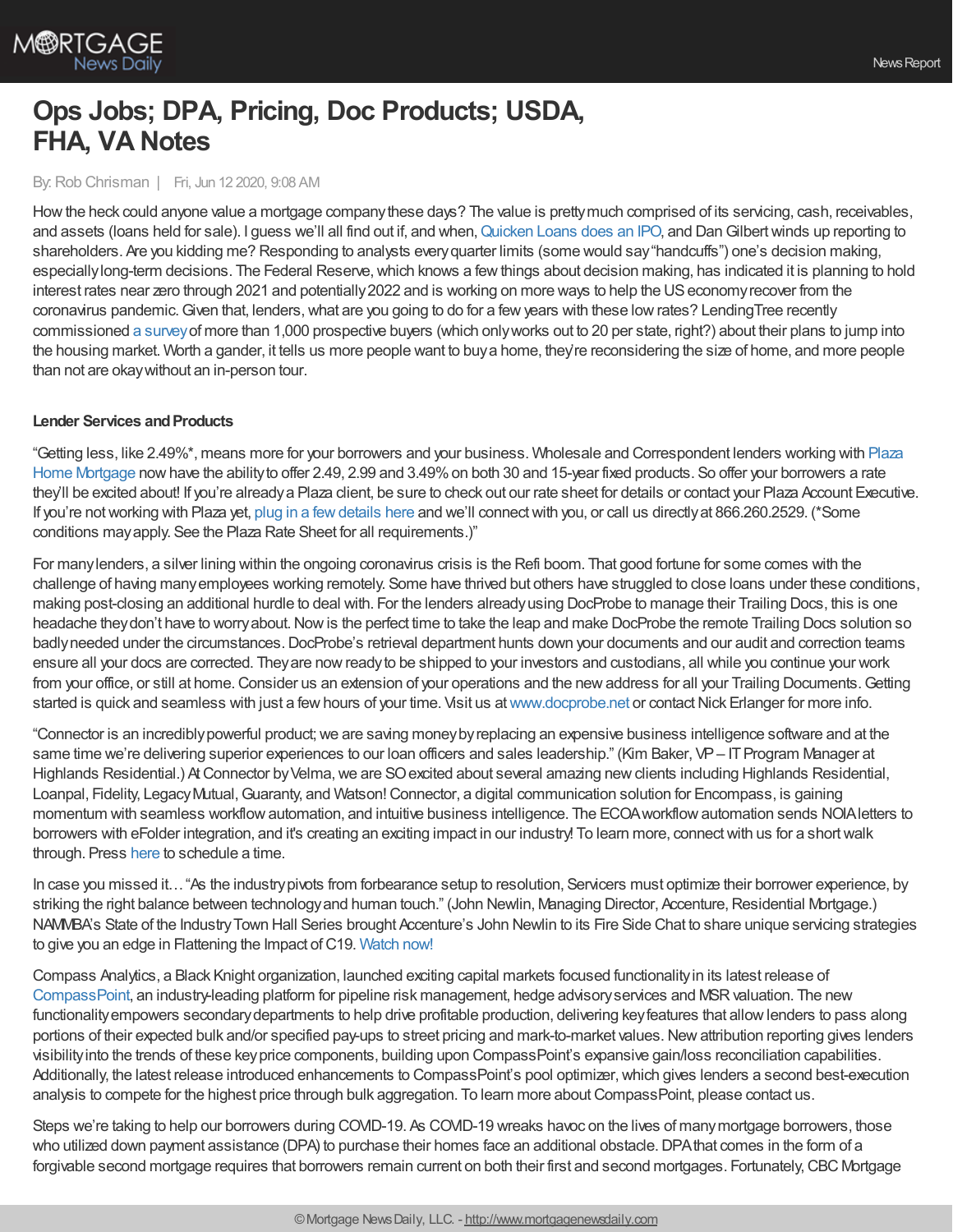Agency is preserving the forgivable feature for borrowers who default because of a layoff or furlough. CBC is also reaching out to its distressed borrowers to alert them of their options including reviewing and cutting expenses, staying current on their mortgages, and educating them about the nuances of forbearance. Theyare also encouraging borrowers to create and maintain a budget and providing borrower counseling through Money Management International. Existing CBC borrowers can find out more about their [options](http://www.chenoafund.org/) here.

# **FHA,Ginnie Mae, andUSDANews**

Remember that USDA Rural Housing Development announced that publication of revised HB-1-3555 Chapter 10: Credit Analysis is delayed pending USDApublication of a Procedure Notice (PN). In the interim,USDAhas authorized Sellers to suspend the following requirements effective immediately: Credit score validations for GUS ACCEPT loans. Downgrade of GUS ACCEPT loans with manually entered debts requirement. The advance copyof the Chapter 10 revisions maybe [found](https://content.govdelivery.com/accounts/USDARD/bulletins/278988b) here, all additional revisions are pending publication of the PN. Anew GovDelivery notice will be provided when the PN for HB-1-3555 Chapter 10 full publication is released.

FHA published ML [2020-16](https://www.hud.gov/sites/dfiles/OCHCO/documents/2020-16hsngml.pdf) informing and providing guidance to mortgagees of temporary endorsement processes that will allow mortgages to be endorsed for insurance if the mortgages have closed in accordance with FHArequirements, but the borrower has requested or has been granted a forbearance post-closing due either directlyor indirectlyto the COVID-19 National Emergency.

FHA announced the annual recertification for lenders with a fiscal year ending December 31, 2019, was due no later than March 31, 2020. FHAurged lenders to complete their annual recertification package as soon as possible. If audited financial statements are unavailable, the Lender Data Verification, Certification, and Payment steps can be completed at anytime.

If lenders do not want to renew their FHA approval, they must log-in to the Lender Electronic Assessment Portal [\(LEAP](https://www.hud.gov/sites/dfiles/SFH/documents/SFH_LEAP_USER_MANUAL.pdf)) and submit a voluntarywithdrawal request. Failure to complywith the annual recertification requirements does not constitute a voluntarywithdrawal.

FHA's Single Family Housing Drafting Table proposed enhancements to its Claims Without Conveyance of Title (CWCOT) program. All FHA-approved mortgagees, servicers, and other interested stakeholders should have reviewed the posted content and provided feedback. While FHA's CWCOT program has enjoyed success to date, the agency has identified several key areas for improvements to the existing program that could make it even more viable for foreclosure sales associated with defaulted FHA-insured mortgages going forward. Once the two-week feedback period ends, FHAwill carefullyconsider the responses received and (if and/or where applicable) incorporate that feedback into a final CWCOT policy document to be published at a later date.

FHA published a regulatory waiver and an accompanying Single Family Housing Policy Handbook 4000.1 (SF Handbook) waiver of its required earlydefault intervention requirements regarding in-person contactwith borrowers. These waivers were issued due to the COVID-19 (Coronavirus) and are effective immediately, and temporarilyallowservicers to utilize alternative methods for contacting borrowers (in lieu of face-to-face interviews) to meet the requirements of Section III.A.2.h.xii. of the SF Handbook and the regulation at 24 CFR §203.604. However, the face-to-face requirement for FHA-insured mortgages under the Section 248 – Single FamilyMortgage Insurance on Indian Reservations, is still applicable.

Effective with loans locked on and after June 1, 2020, CalHFA will not impose a sales price limit for any of its loans. Continue to follow the [Income](https://www.calhfa.ca.gov/homeownership/limits/index.htm) [Limits](https://entp.hud.gov/idapp/html/hicostlook.cfm) for the appropriate county as well as the Loan Limits for FHAIoans. Refer to the CalHFA Program Matrix and Overview for complete details.

Wells Fargo Funding is aligning the effective date for the previouslycommunicated temporaryflexibilities with the extended dates announced byFHAand USDARural Development Temporaryflexibilities for verbal VOEs and appraisals. FHAcases closed on or before June 30, 2020.USDARural Development's policyhas been extended to June 30, 2020. Additionally, Wells Fargo Funding amended its tax return transcript requirements for all loans due to continued IRS tax return transcript processing delays.

AmeriHome provided [information](https://www.hud.gov/sites/dfiles/OCHCO/documents/20-07hsngml.pdf) on the FHA Catalyst Case Binder Module as an alternative option for the submission of Single-Family Forward case binders for endorsement.

As a "June Special," Mountain West Financial is offering free appraisals on qualifying FHAand VApurchases through the month of June. Applicable on select FHAand VAStandard Loans. Purchase Transactions Only. Loans must have an application date between June 1st and June 30th. Mnimum 730 FICO or higher. SFR Properties. NEW APPLICATIONS ONLY. Up to \$500 value.

And MWFintroduced the Colorado Housing Finance Authority[\(CHFA](https://www.chfainfo.com/participating-lenders/single-family/Pages/Programs-Forms.aspx)) SmartStep, an FHA30-year fixed-rate 1st mortgage with no DPA. Program parameters are the same as the existing SmartStep Plus program.

For all locks and bids on or after March 30, 2020, LakeviewCorrespondent requires a minimum FICOscore of 660 for FHA, VA, and USDA loans. These minimum FICOscore changes do not applyto HFAloan programs. All product matrices and the COVID-19 FAQs will be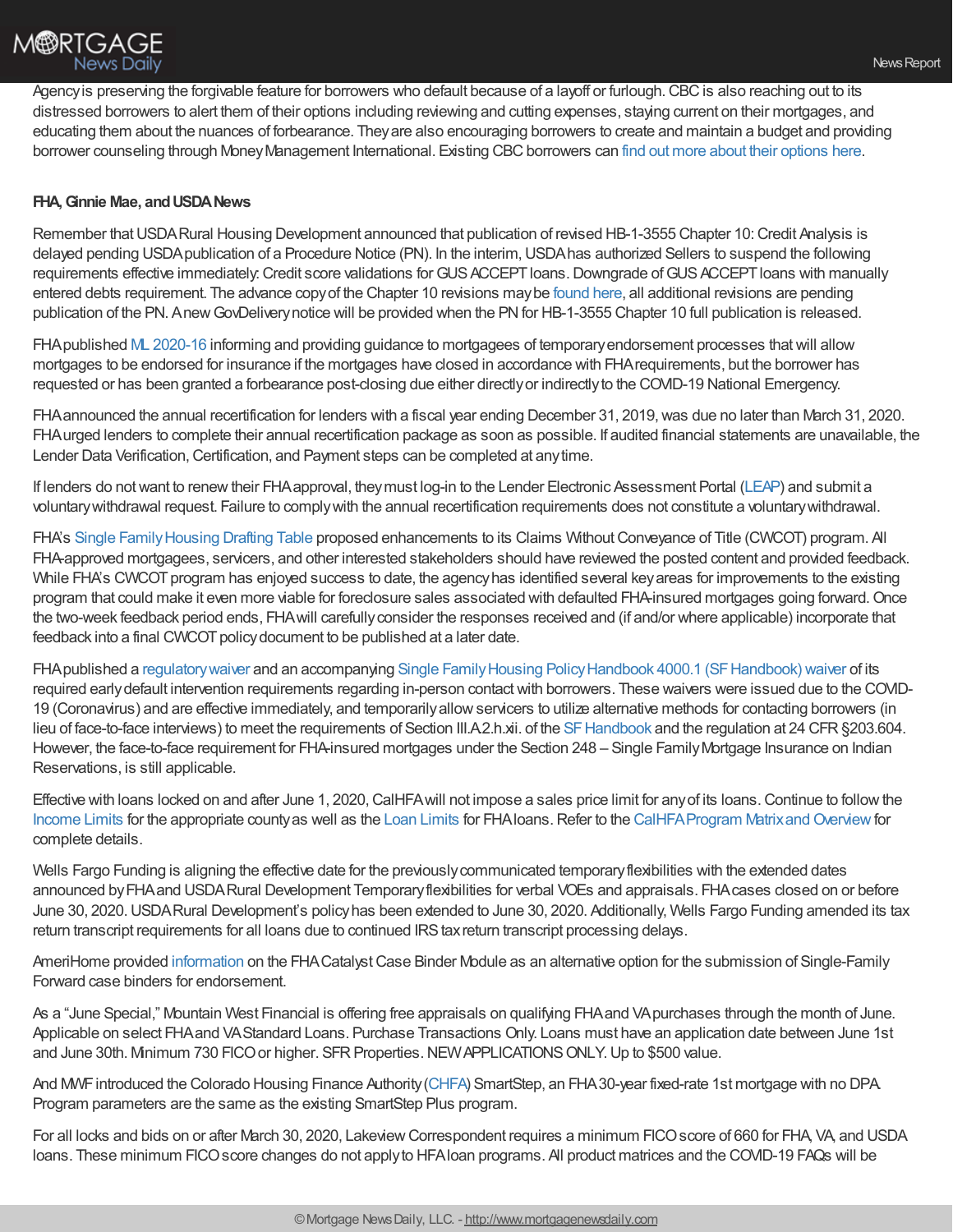# **M®RTGAGE News Daily**

## updated at a future date to reflect these changes.

Recently, Wells Fargo Funding reiterated it does not purchase single-close construction to permanent Loans and provided clarification on how this policy applies for VALoans by updating Wells Fargo Funding Seller Guide Section 600.02(b) to specify: VA Construction/Permanent Home Loans (where VAloan funds are taken as draws and used to finance the construction of the property) are ineligible for purchase. VANew Construction Loans are eligible for purchase if they: Are Closed Loan transactions representing the permanent financing that paid off interim financing used to build the subject propertyand meet all other Wells Fargo Funding and VA policies and documentation requirements.

Fifth Third Correspondent Lending, with all new locks, VA Cash Out Refinance the LTV/CLTV has been reduced from 100% to 90% on all refinances excluding IRRRLs.

# **Capital Markets**

Even those with little involvement in equitymarkets heard something was up yesterday. My401k turned into a 205k. Stocks tumbled the most in 12 weeks on renewed concerns over the pandemic and its economic impact: stocks fell and bonds rallied. **Treasuries & MBS rallied across the yield curve.** After hitting a two-month high last week at nearly 0.80 percent, the 10-year closed yesterday-10 bps to 0.65 percent. The "risk-off" trade dovetailed Wednesday's FOMC Statement with fears of second wave of coronavirus cases.

As far as economic releases went, **initial jobless claims andcontinuingclaims bothdecreased.But nearly21 millionpeople are still activelyseekingunemployment benefits**, and most recent data shows the labor market remains a long wayfrom being back to normal. The Producer Price Indexfor final demand increased more than expected in May, though the report on the whole doesn't put anypressure on the Fed to raise rates anytime soon.

Rates continue to be driven by COVID damage, but today's economic calendar is already underway with a quartet of releases. May Import Prices (+1.0 percent) & Export Prices (+.5 percent). The week's calendar rounds out later this morning with the Preliminary June Michigan Consumer Sentiment Survey. Fedspeak returns following Wednesday's Fed events with Richmond Fed President Barkin making remarks later today. **The NYFedwill conduct twoFedTrade MBSpurchase operations totalingupto\$4.721 billion**starting with up to \$1.744 billion GNII 2.5 percent and 3 percent followed byup to \$2.977 billion UMBS30 2 percent through 3 percent. We begin todaywith AgencyMBS prices down/worse a few ticks from Thursday and the 10-year yielding .70.

## **Employment**

Gold Star Mortgage continues to enjoya decades-long reputation for attracting top LOs and branches, even during challenging or uncertain times when most are not actively seeking a move. When asked for their sustainable growth secret, COO AJ Franchi had this to say, "It's simple, really. Gold Star is a company founded by actual salespeople for salespeople. There's therefore a critical firsthand experience and insight applied to everything from our award-winning process automation to flat corporate structure to the free recruiting and marketing assistance we provide branches. We're known for eliminating bulky, superfluous management without sacrificing our white-glove support infrastructure. This yields an industry-best margin, and gratis skies-the-limit support for our LOs' expansion goals. We never lose our people-first approach. It's the heart of our growth and retention." Call (888) 696-1344 today to learn more about what the Gold Star Branch Advantage Platform may mean to you: [www.joingoldstarmortgage.com](https://quaxel2.net/v1/t/c/f783bbe3-2708-317e-c00e-77f395453419/outlk:2a66787c-7c9f-4aa3-b0b8-41eb3590c3fb/Multiple%20Recipients/http%253A%252F%252Fwww.joingoldstarmortgage.com).

"Looking for a career change? APM is hiring! Due to our national expansion and growth in 2020, we have open positions for all operational support team members including Underwriters, Closers, Funders, and Department Managers across the country. Who you work with and for is one of life's biggest choices. Why not work for a company that has been voted Best Places to Work year after year! Our differentiator is our core-values. The values of Respect, Transparency, and Scrappy drive the day-to-day behaviors, decisions and how we work as a team. American Pacific Mortgage (APM) is a Top 15 Mortgage Companies in America, founded 25 years ago. To learn more, email Dustin Block."

"Is your underwriting under 36 hours with a processing and underwriting philosophythat supports 1 touch underwrites, close times in under 20 calendar days, and has professional, hassle free marketing support? If not, you need to email us at JoinPacRes@pacresmortgage.com. Expanding in more than 38 states. Click here, to see how we Approve [Dreams](https://pacresmortgage.com/recruitment/) Daily."

"BeSmartee disrupts the financial services industrywith its award-winning,web-based Digital Mortgage Platforms for banks, credit unions and non-bank lending institutions. BeSmartee helps lenders convert higher, close faster and deliver a complete digital mortgage experience that is fast, easy, and transparent for their borrowers. We establish meaningful everydayexperiences to conveyhow much we trust, respect and value the team here at BeSmartee. We knowthat a strong culture has been, and will continue to be, central to our